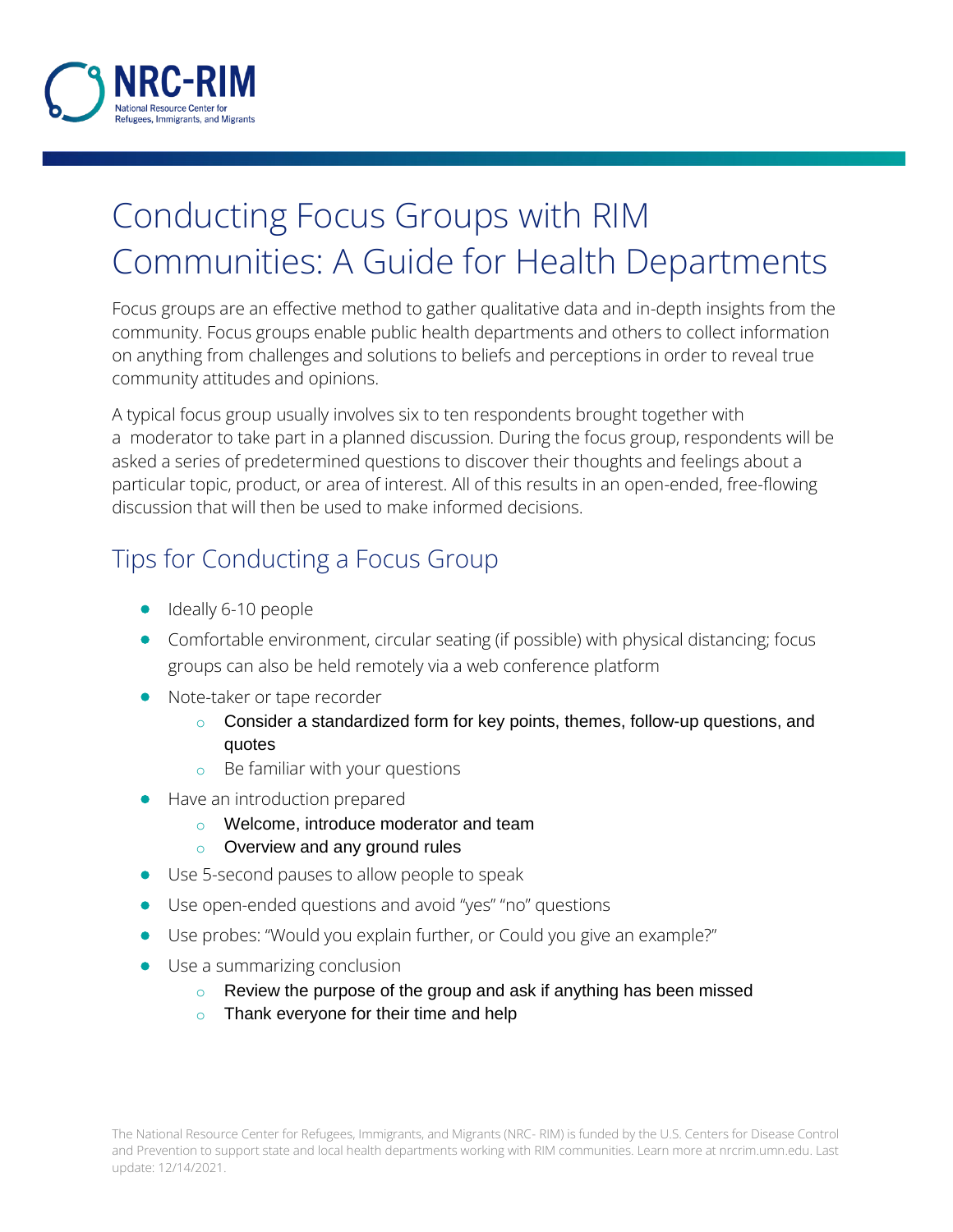## Sample Interview Guide Introduction and Consent

Good morning/afternoon. Thank you for taking the time to talk with us today. This discussion should take about 60 to 90 minutes.

My name is [name] from [organization]. I am joined by my colleague [name], who will be taking notes during this focus group.

Today, our goal is to learn more about your community here in [location] and understand some of the things that make it easier or harder to keep you and your families safe from the Coronavirus [adjust based on goals of focus group].

We will be using what you tell us today to help us [name local health department], and local leaders understand how to help the community. We are here to listen to you. You are the experts for your community, and there are no wrong answers but rather different points of view.

Please share your point of view even if it differs from what others have said. We will take notes because we know you all have important information to share, and we don't want to miss that, but we are not writing down names.

Your participation here today is voluntary. You can choose not to respond at any time. If you agree to participate, please say yes.

#### Focus Group Questions

#### *Questions for Youth*

- 1. What are your main concerns about Coronavirus?
- 2. Has coronavirus had an impact on how you socialize with your friends and social circles?
	- o Has it had an impact on your family?
- 3. What have you heard about preventing the spread of coronavirus?
	- o Where do you and your friends get your information?
	- o Where does your family get their information?
- 4. What do you think is causing people in your community to get coronavirus?
	- o Additional probe: What kind of social gathering activities are people in your community doing?
- 5. What are some things you can do to help stop the spread in your community?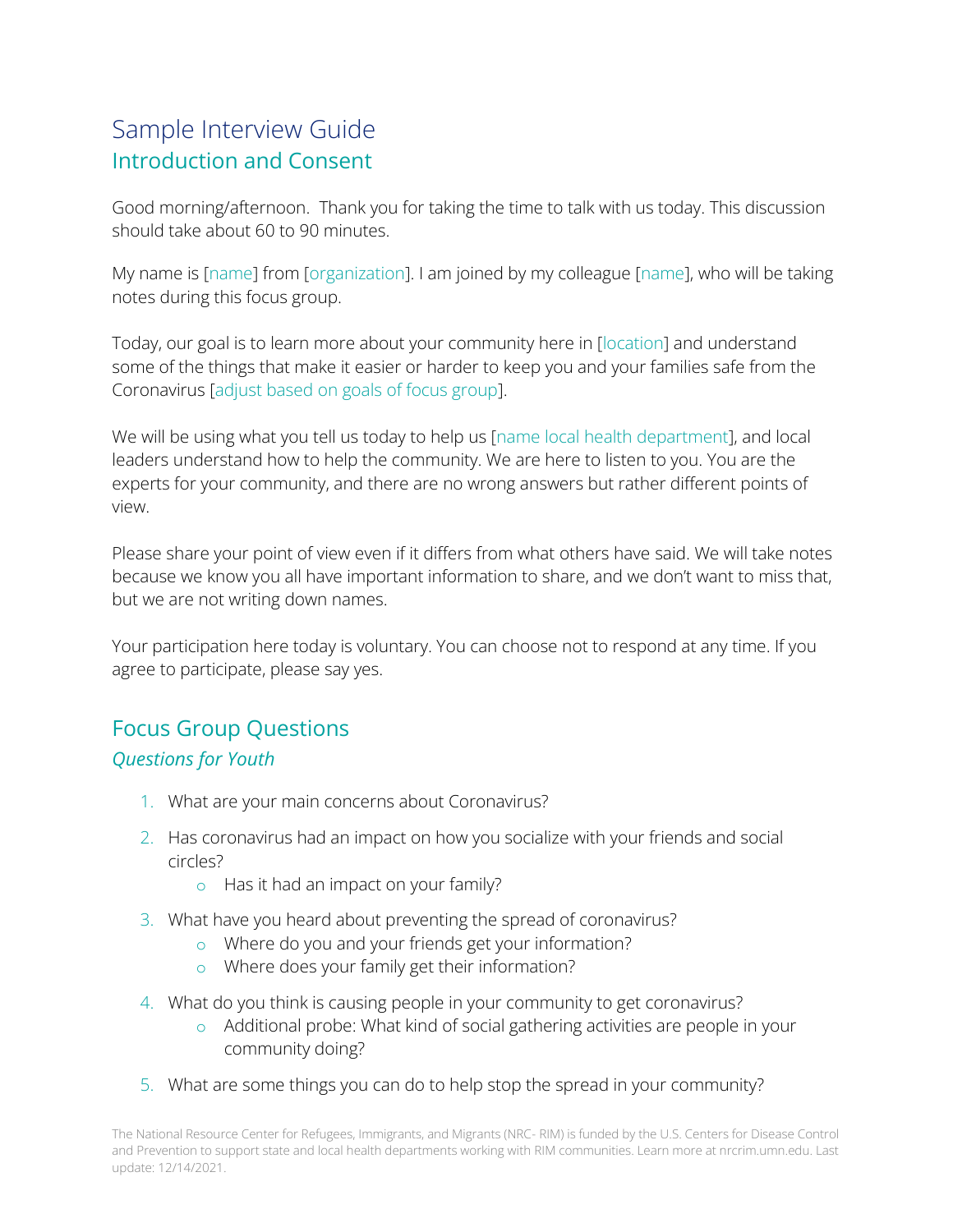- o Additional Probe: Have you seen any good social media campaigns, tik tok videos, mask decorating challenge, door to door education?
- 6. What are some ideas you have to encourage your friends and family to help stop the community spread?
	- o How can it be more "fun"?
- 7. What should we keep in mind when developing or sharing information about coronavirus for you and your family?
	- o Additional Probe: Where is a good place to make sure information is available to the community? Is there a language or information level of the community? How many people access and use social media in your community? Who does the community trust the most?
- 8. Are there questions about coronavirus that you need answers to? If so, what are those questions?

#### *Questions for Adults*

- 1. What are your main concerns about coronavirus?
- 2. What do you think is causing people in your community to get coronavirus?
- 3. What are things people in your community are doing to protect themselves from coronavirus?
	- o What seems to be their main concerns or objections?
	- o What would make it easier?
- 4. What kind of social or gathering activities are people in your community doing?
	- o Additional probe: Going to church? Attending family events like parties, picnics, etc.? Going shopping?
- 5. If you were told you tested positive for coronavirus, would you be able to stay home?
	- o Would you be able to isolate yourself from family members?
	- o Would you be more likely to wear a mask outside?
	- o What could make it easier?
- 6. What would make you decide to get tested for coronavirus?
	- o Do you know where to go to get tested?
	- o Is it easy to get to a testing location?
	- o What would make it easier?
- 7. What do you think needs to happen to stop the spread within the community?
	- o Additional probe: Are there additional resources you or your community needs? How can community leaders help?
- 8. Do you know of someone who had a member of their household who had or thought they had coronavirus? What did they do?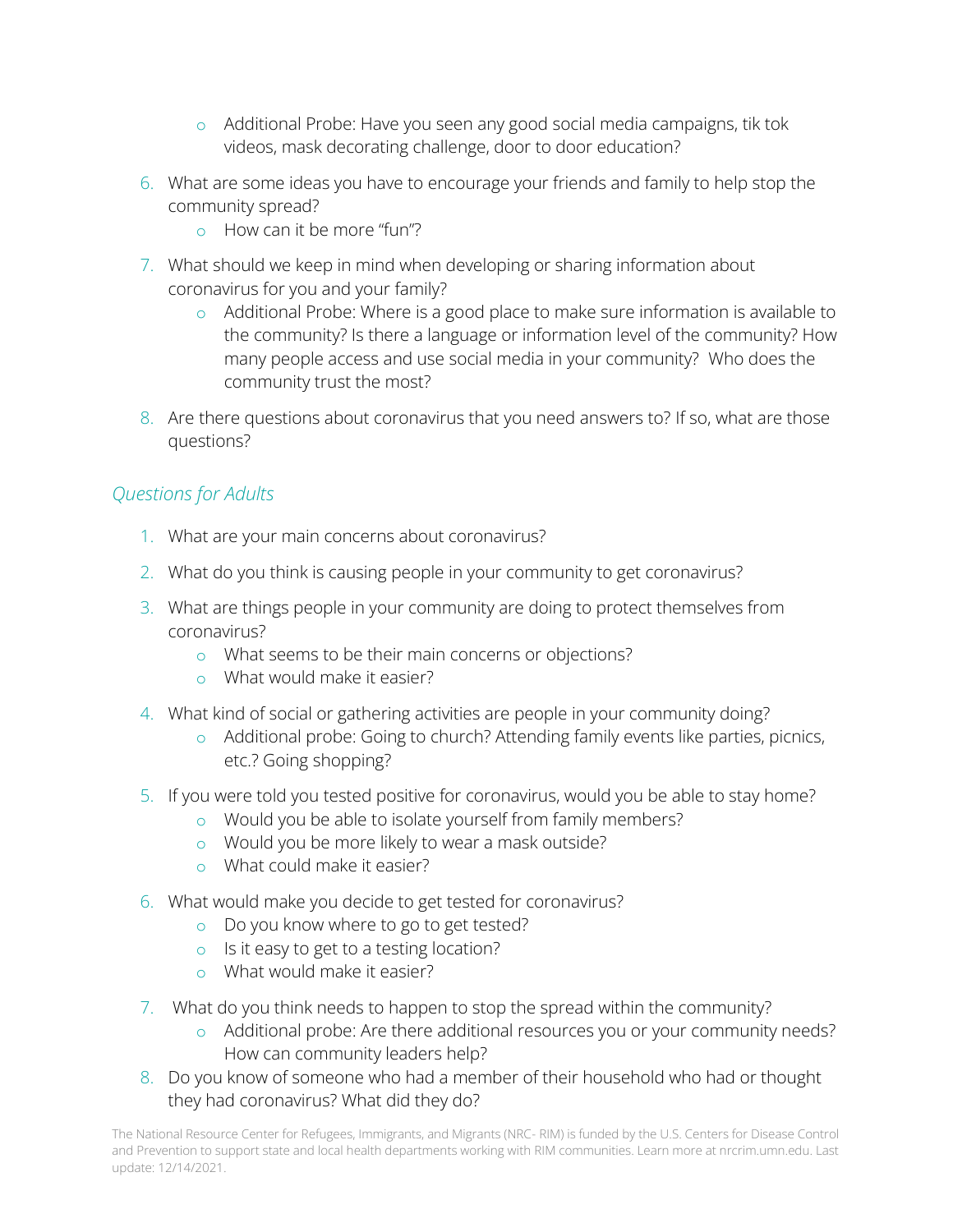- o Additional probe: did they stay home, did they try to isolate, did they get tested?
- 9. What information do you receive about coronavirus from work?
	- o What actions has your employer taken to protect you and your coworkers?
	- o Additional probe: from supervisors, verbally or through social media, videos, flyers, pamphlets, text messages?
- 10. What other things do you need to protect yourself from coronavirus at work?
	- o Additional probe: the need for more translation and materials, resources, PPE, etc.
- 11. What actions have community leaders taken to help you and your family?
	- o What else would you like to see?
- 12. What should we keep in mind when developing or sharing information about coronavirus for you and your family?
	- o Additional probe: resources available to the community, the education and literacy level of the community, access and use of social media, who they trust the most
- 13. Are there questions about coronavirus that you need answers to?

#### *Questions for Religious Leadership*

- 1. We've heard from the community that you are all worried and that people have been following the guidelines for protecting themselves and their families from coronavirus (wearing masks, not gathering). As leaders in the community,
	- o What do you think is working?
	- o What's not working?
- 2. What do you think needs to happen to stop COVID in your community?
- 3. Is there information you think your community needs to know? o Are there things that you think your community needs?
- 4. What are you worried will happen to the community if nothing is done to stop COVID?

#### *Questions for Recommendations*

1. If you had a chance to advise the [HEALTH OR DISTRICT leaders] about COVID strategies in your community, what would you say?

## Additional Resources

- **Community Tool Box [Guide for Focus Groups](https://ctb.ku.edu/en/table-of-contents/assessment/assessing-community-needs-and-resources/conduct-focus-groups/main)**
- Krueger, R.A. (2002). [Designing and Conducting Focus Group Interviews](http://www.eiu.edu/~ihec/Krueger-FocusGroupInterviews.pdf)